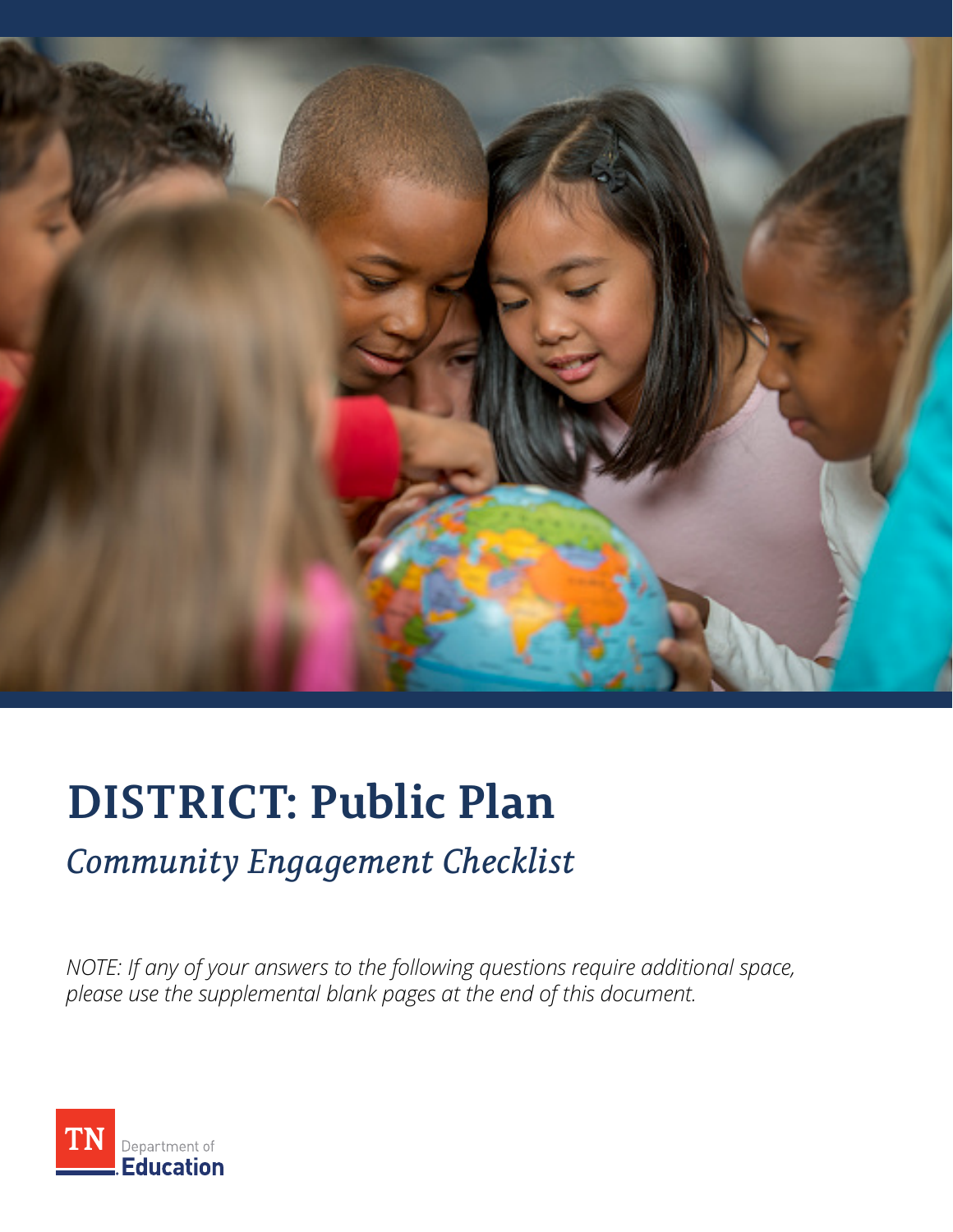## **DISTRICT:**  *Community Engagement Checklist*



#### **Interim Final Requirements from the U.S. Department of Education:**  *LEA ARP ESSER Plan Meaningful Consultation*

"COVID-19 has had a dramatic impact on the Nation's education system. In addition to disrupting teaching and learning, it has exacerbated existing inequities in our schools and school districts. Every aspect of student life has been impacted by the COVID-19 pandemic: students' classes and courses of study have been interrupted and/or delayed and students' social, emotional, and mental health have been negatively impacted by the isolation and anxiety of living through a pandemic and quarantine along with the additional associated stresses placed on their families.

As students and teachers continue to return to full-time in-person education, they will have important insights into how schools should approach prevention and mitigation of COVID-19, and into what may be needed to support student success. For this reason, in developing their ARP ESSER plans, LEAs will be required to meaningfully consult with students; families; school and district administrators (including special education administrators); and teachers, principals, school leaders, other educators, school staff, and their unions. Additionally, an LEA is also required to engage in meaningful consultation with each of the following, to the extent present in or served by the LEA: Tribes; civil rights organizations (including disability rights organizations); and stakeholders representing the interests of children with disabilities, English learners, children experiencing homelessness, children in foster care, migratory students, children who are incarcerated, and other underserved students. An LEA's decisions about how to use its ARP ESSER funds will directly impact the students,

families, and stakeholders in their school district, and thus the LEA's plans must be tailored to the specific needs faced by students and schools within the district. These diverse stakeholders will have significant insight into what prevention and mitigation strategies should be pursued to keep students and staff safe, as well as how the various COVID-19 prevention and mitigation strategies impact teaching, learning, and day-today school experiences.

With regard to addressing the academic, social, emotional, and mental health needs of all students, particularly those most impacted by the pandemic, we believe that it is critical that LEAs solicit and consider the input of students and their families to identify their most pressing needs. Close coordination with Tribes is critical to effective support for Native American students, so LEAs need to consult Tribes, as applicable. In addition, the Department understands educators and students' families will have important insights into and observations of students' academic, social, emotional, and mental health needs garnered from their experiences during the COVID-19 pandemic. Stakeholders will similarly have critical insights into how best to address the academic impact of lost instructional time that LEAs are required to address with at least 20 percent of their ARP ESSER funds. For all of these reasons, through this consultation, LEAs will be better positioned to fully plan to use ARP ESSER funds to adequately respond to the needs of all students, particularly those most impacted by the COVID-19 pandemic."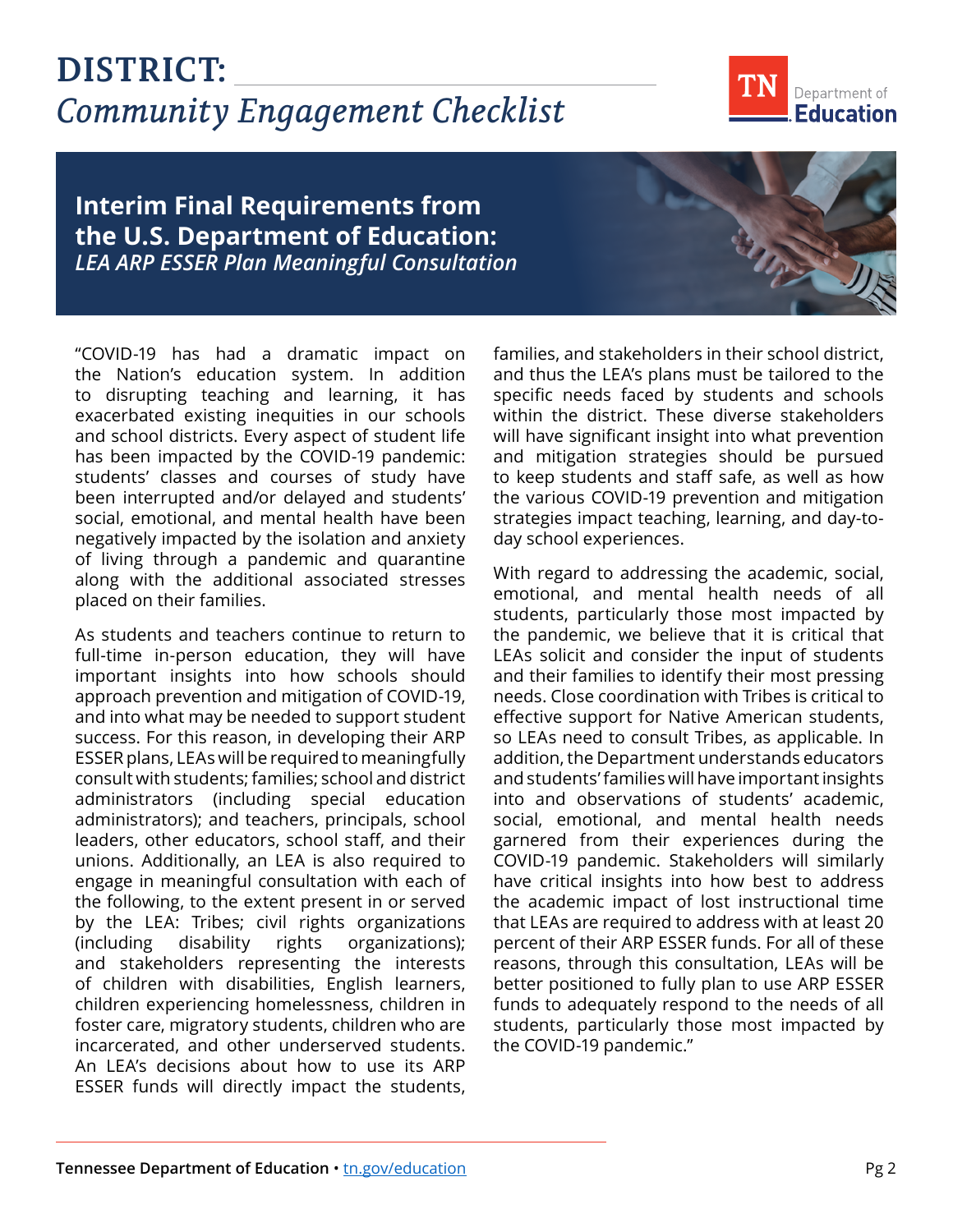Please note who you engaged, as applicable, and the strategies used to engage those groups *(ex. public meeting, request for comments, survey, etc.).*

| Applicable?   Group<br>(check if yes) | (as applicable)                                                 | <b>Number</b><br><b>Engaged</b> | <b>Number of</b><br><b>Responses</b><br><b>Received</b> | Mode(s) of<br><b>Engagement</b> |
|---------------------------------------|-----------------------------------------------------------------|---------------------------------|---------------------------------------------------------|---------------------------------|
|                                       | Students                                                        | 1950                            | 608                                                     | Survey, request for co          |
|                                       | Families                                                        | 826                             | 55                                                      | Survey, request for co          |
|                                       | Elected Officials and School Board<br>Members                   | 8                               | 8                                                       | Survey, request for co          |
|                                       | <b>School and District Administrators</b>                       | 12                              | 12                                                      | Administrative cound            |
|                                       | <b>Special Education Administrators</b>                         |                                 |                                                         | Administrative cound            |
|                                       | Principals                                                      | 8                               | 8                                                       | <b>Administrative cound</b>     |
|                                       | <b>School Leaders</b>                                           |                                 |                                                         |                                 |
|                                       | Other Educators                                                 |                                 |                                                         |                                 |
|                                       | School Staff                                                    | 175                             | 52                                                      | Survey, request for co          |
|                                       | Civil Rights Organizations                                      |                                 |                                                         |                                 |
|                                       | <b>Disability Rights Organizations</b>                          |                                 |                                                         |                                 |
|                                       | Interest Group(s):<br><b>Students with Disabilities</b>         | 270                             | 23                                                      | Survey, request for co          |
|                                       | Interest Group(s):<br>English Language Learners                 | 10                              | 6                                                       | Survey, request for co          |
|                                       | Interest Group(s):<br><b>Children Experiencing Homelessness</b> | 9                               | $\mathbf 0$                                             | Survey, request for co          |
|                                       | Interest Group(s):<br>Children in Foster Care                   | 32                              | 12                                                      | Survey, request for co          |
|                                       | Interest Group(s):<br><b>Migratory Students</b>                 |                                 |                                                         | Survey, request for co          |
|                                       | Interest Group(s):<br>Students who are Incarcerated             |                                 |                                                         |                                 |
|                                       | Interest Group(s):<br><b>Underserved Students</b>               | 540                             | 17                                                      | Survey, request for co          |
|                                       | Other:                                                          |                                 |                                                         |                                 |
|                                       | Other:                                                          |                                 |                                                         |                                 |

Any additional information related to the public engagement you would like to share: